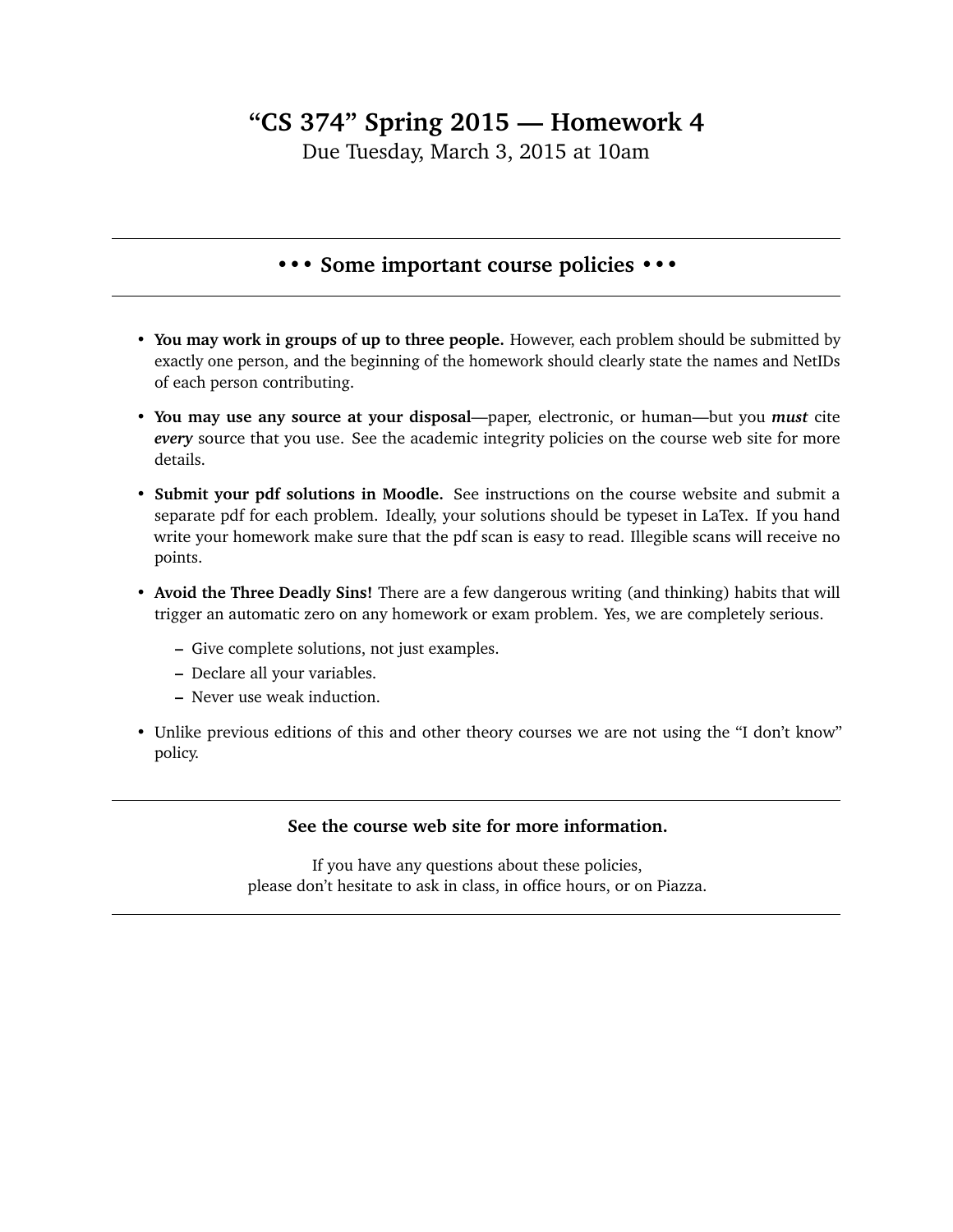1. Given a connected *undirected* graph  $G = (V, E)$ , vertex *u* is called a *separating vertex*, or *cut-vertex*, if removing *u* leaves the graph into two or more disconnected pieces; note that *u* does not count as one of the pieces in this definition. Your goal in this problem is to develop a linear time algorithm to find *all* the cut-vertices of a given graph using DFS. Let *T* be a DFS tree of *G* (note that it is rooted at the first node from which DFS is called). For a node  $\nu$  we will use the notation  $T_{\nu}$  to denote the sub-tree of  $T$  hanging at  $\nu$  ( $T_{\nu}$  includes  $\nu$ ).



- (a) In the graph shown above, identify all the cut-vertices.
- (b) For each node *u* define:

$$
low(u) = min \begin{cases} pre(u) \\ pre(w) \text{ where } (v, w) \text{ is a back edge for some descendant } v \text{ of } u. \end{cases}
$$

Give a linear time algorithm that computes the *low* value for all nodes by adapting DFS(*G*). Give the altered pseudo-code of DFS(*G*) to do this. There is no need to prove that your code is correct.

- (c) Prove that the root of the DFS tree is a cut-vertex if and only if it has two or more children.
- (d) Prove that a non-root vertex *u* of the DFS tree *T* is a cut-vertex if and only if it has a child *v* such that no node in *T<sup>v</sup>* has a backedge to a *proper* ancestor of *u* (that is, an ancestor of *u* which is not *u* itself).
- (e) The above two properties can be used to find all the cut-vertices in linear time. Give the pseudo-code for a linear time algorithm to do so. There is no need to prove that your code is correct.

(It is instructive to run DFS on the example graph and compute the *pre* values and the *low* values for each node.)

2. In hardware and software verification one considers *infinite* walks over (finite) directed graphs where the nodes represent states and edges represent transitions from one state to another. Certain properties about the system can be expressed as properties about infinite walks and sometimes these can be checked efficiently. Here is a problem in this vein. Let  $G = (V, E)$  be a directed graph with *n* vertices and *m* edges. A finite walk in *G* is a sequence of nodes  $v_0, v_1, \ldots, v_h$  for some integer *h* where for each  $0 \le i \le h$ ,  $(v_i, v_{i+1})$  is an edge of *G* (note that nodes can repeat). An infinite walk in *G*, as the name suggests, is simply an infinite sequence  $v_0, v_1, \ldots$ , where for each *i* ≥ 0,  $v_i$  ∈ *V* and  $(v_i, v_{i+1})$  ∈ *E*. An infinite walk *P* in *G* is said to visit a node *v* infinitely often if *v* occurs infinitely often in *P*. Notice that since *V* is finite, every infinite walk *P* in *G* contains at least one node that occurs infinitely often.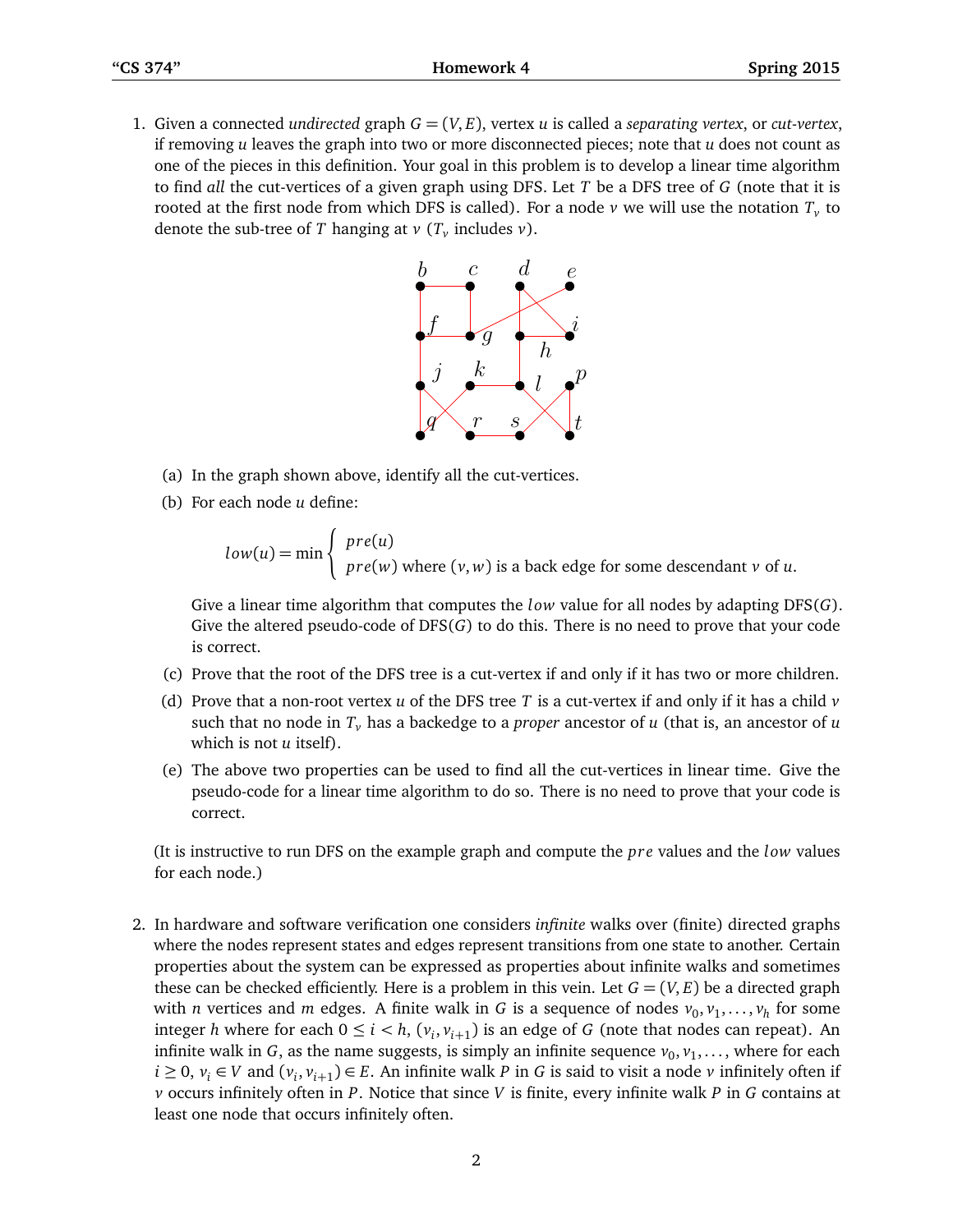Let *s* ∈ *V* be a start vertex and let *A* ⊂ *V* be a set of *dangerous* vertices and *B* ⊂ *V* be a set of *safe* vertices; we will assume that  $A \cap B = \emptyset$ . An infinite walk *P* starting at *s* is said to be risky if it contains some node from *A* infinitely often but no node from *B* infinitely often. Describe an efficient algorithm that given  $G = (V, E)$ ,  $s \in V$ ,  $A \subset V$  and  $B \subset V$  (such that  $A \cap B = \emptyset$ ), decides whether there is a risky infinite walk *P* in *G* that starts at *s*. You may want to think about the following easier problems first; these are not to be submitted.

- If *P* is an infinite walk show that the set of nodes that occur infinitely often in *P* is a subset of a strongly connected component of *G*.
- Describe an algorithm that determines if *G* has an infinite walk starting at *s*.
- Describe an algorithm that determines if *G* has an infinite walk that vists some specific vertex *v* infinitely often.
- 3. *Racetrack* (also known as *Graph Racers* and *Vector Rally*) is a two-player paper-and-pencil racing game that Jeff Erickson apparently played on the bus in 5th grade.<sup>[1](#page-2-0)</sup> The game is played with a track drawn on a sheet of graph paper. The players alternately choose a sequence of grid points that represent the motion of a car around the track, subject to certain constraints explained below.

Each car has a *position* and a *velocity*, both with integer *x*- and *y*-coordinates. A subset of grid squares is marked as the *starting area*, and another subset is marked as the *finishing area*. The initial position of each car is chosen by the player somewhere in the starting area; the initial velocity of each car is always  $(0, 0)$ . At each step, the player optionally increments or decrements either or both coordinates of the car's velocity; in other words, each component of the velocity can change by at most 1 in a single step. The car's new position is then determined by adding the new velocity to the car's previous position. The new position must be inside the track; otherwise, the car crashes and that player loses the race. The race ends when the first car reaches a position inside the finishing area.

Suppose the racetrack is represented by an  $n \times n$  array of bits, where each 0 bit represents a grid point inside the track, each 1 bit represents a grid point outside the track, the 'starting area' is the first column, and the 'finishing area' is the last column.

Describe and analyze an algorithm to find the minimum number of steps required to move a car from the starting line to the finish line of a given racetrack. No proof of correctness required.

A 16-step Racetrack run, on a 25 × 25 track. This is *not* the shortest run on this track.

<span id="page-2-0"></span><sup>&</sup>lt;sup>1</sup>The actual game is a bit more complicated than the version described here. See http://[harmmade.com](http://harmmade.com/vectorracer/)/vectorracer/ for an excellent online version.